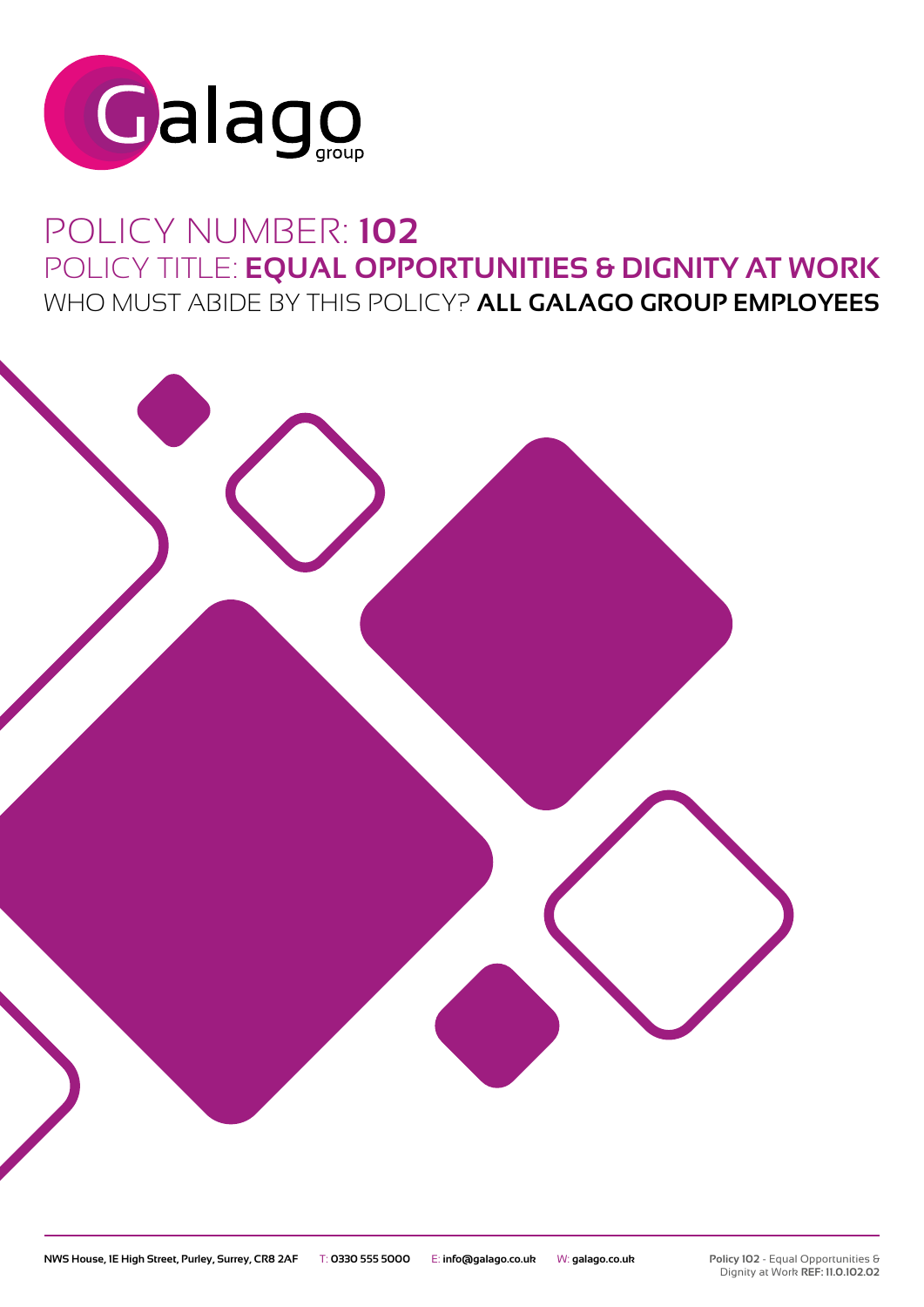# EQUAL OPPORTUNITIES AND DIGNITY AT WORK POLICY

# **PURPOSE**

The purpose of this policy is to assist the Company in putting their commitment to equal opportunities and fair treatment in the workplace into practice. The policy is applicable to all employees; and outlines the responsibilities of all staff in relation to equal opportunities, unlawful discrimination and harassment. Should you have any questions in relation to this document please speak to your Line Manager.

# **GENERAL PRINCIPLES**

It is the Company's approach that all employees have a working environment that promotes dignity and respect, and where individual differences and the contributions made by individuals are recognised and valued.

#### **OUR APPROACH IS THAT:**

- The Company values the differences that a diverse workforce brings to the organisation.
- The Company will not tolerate, or engage in any practices that may be found to be treating employees, customers or visitors unfairly.
- The Company will deal with discrimination, or actions that affect equality, in a robust manner viewing such issues as gross misconduct where appropriate.
- The Company is committed to providing equal opportunities in recruitment and employment, and will work towards the elimination of unlawful and unfair discrimination.

# **LEGISLATION**

It is unlawful to discriminate directly or indirectly, in recruitment or employment, because of the following protected characteristics:

- Age
- Disability
- Gender reassignment
- Pregnancy
- Marriage or civil partnership
- Maternity and pregnancy
- Race (including colour, nationality and ethnic or national origins)
- Religion or belief
- Sex
- Sexual orientation

Discrimination after employment may also be unlawful, for example refusing to give a reference for a reason related to one of the protected characteristics. Legislation also exists to prevent less favourable treatment of employees, and less favourable treatment of fixed term and part time employees.

# **TYPES OF DISCRIMINATION**

The following are brief explanations of the types of discrimination:

#### **DIRECT DISCRIMINATION**

This is where a person is treated less favourably because of a protected characteristic, for example withdrawing a job offer because the applicant is soon undergoing gender reassignment treatment.

In limited circumstances, employers can directly discriminate against an individual for a reason related to any of the protected characteristics where there is an occupational requirement to recruit someone with a particular characteristic.

#### **INDIRECT DISCRIMINATION**

This is where a rule or policy (known as a provision, criterion or practice) negatively impacts someone with a protected characteristic. For example, operating an attendance-based bonus, meaning those who are absent due to their disability are less likely to receive the bonus.

#### **HARASSMENT**

This is unwanted conduct related to a protected characteristic (other than pregnancy and maternity, and marriage or civil partnership) that has the purpose or effect of violating a person's dignity; or creating an intimidating, hostile, degrading, humiliating or offensive environment. It does not matter whether or not this effect was intended by the person responsible for the conduct. Examples include: abusive, insulting or threatening language, deliberate exclusion, display of offensive materials and unwanted contact.

#### **VICTIMISATION**

Treating someone unfairly because, for example, they made, supported or are suspected of planning to raise a discriminationrelated grievance or complaint. An employee is not protected from victimisation if they acted maliciously, made or supported an untrue complaint.

#### **ASSOCIATED DISCRIMINATION**

This is where an individual is directly discriminated against or harassed due to their association with someone who has a protected characteristic (other than pregnancy and maternity, and marriage or civil partnership). For example, treating an employee less favourably because they are the carer of a spouse who is disabled.

#### **PERCEIVED DISCRIMINATION**

This is where an individual is directly discriminated against or harassed based on a perception that they have a particular protected characteristic, when they do not in fact have that protected characteristic.

#### **THIRD-PARTY HARASSMENT**

This occurs where an employee is harassed by a third party such as a client or customer.

#### **FAILURE TO MAKE REASONABLE ADJUSTMENTS**

This is where the employer has failed to make reasonable adjustments to enable a disabled person to overcome a particular disadvantage caused by the workplace or role.

# **EQUALITY OF OPPORTUNITY**

The Company is determined to ensure that no applicant or employee receives less favourable treatment on the grounds of a protected characteristic, or is disadvantaged by requirements which cannot be shown to be justifiable.

In particular:

- The Company will ensure that person and job specifications are limited to requirements that are necessary for the performance of the job.
- Applicants for employment or promotion will be assessed objectively against the criterion for the job and, recruiting managers will not take account of disabilities when making employment decisions, except where necessary due to the nature of the job.
- The Company will implement reasonable adjustments that may be required for applicants or employees with a disability.
- The Company will consider the impact of its working procedures to ensure they do not negatively impact those with a protected characteristic.
- The Company will train and develop on the basis of skills and qualifications.
- The Company may monitor the composition of its existing workforce and job applicants, for example age, gender, ethnicity and those with a disability. Where monitoring occurs, the Company will take any appropriate action necessary to address examples of less favourable treatment that may arise from the monitoring process.

# **REPORTING HARASSMENT AND BULLYING**

In the first instance, employees are encouraged to speak informally with the person whom they believe is harassing or bullying them or causing them offence, to explain how they feel and request that the behaviour stops.